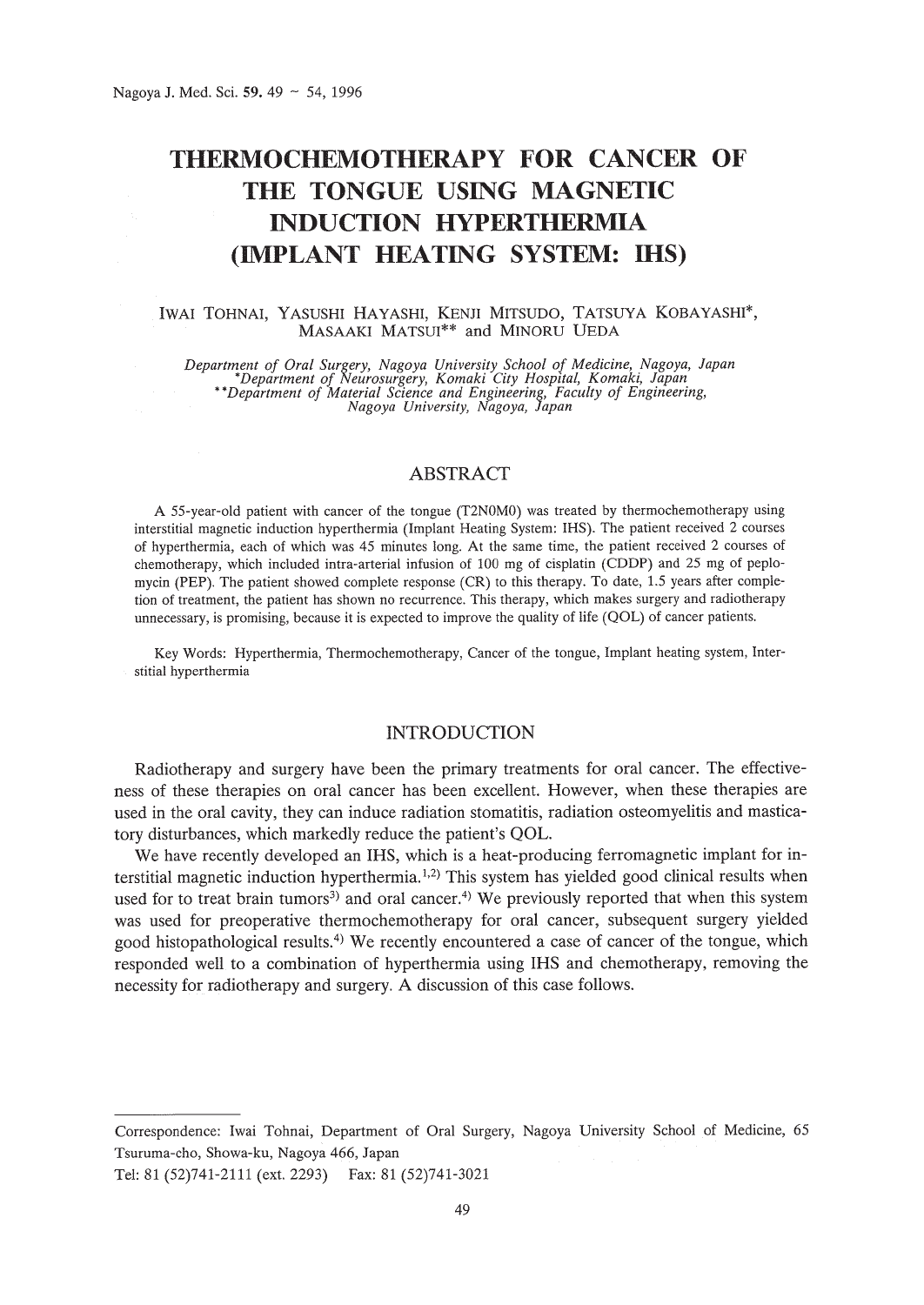# CASE REPORT

The patient was a 55-year-old female. She had no noteworthy disease history or family history. In April 1993, she noted pain on the left side of her tongue, but she did not seek medical attention. In August 1993, she visited our hospital. At the initial examination, her general condition was normal. No lymph nodes were palpable in the cervical region. When her oral cavity was observed, an induration, accompanied by an ulcer (31X23 mm), was detected in the left margin of the tongue. She was clinically diagnosed as having cancer of the tongue (T2NOMO). Histopathological examination of a biopsy specimen confirmed a diagnosis of squamous cell carcinoma.

The patient was admitted to our department on September 2, 1993. On September 14, she underwent intra-arterial catheterization via the superficial temporal artery. After informed consent was obtained from the patient and her family, thermochemotherapy using IHS was performed.

The IHS consists of a ferromagnetic implant, an induction coil and a generator to produce a high frequency magnetic field as reported previously (Fig. 1).<sup>1)</sup> The ferromagnetic implant is composed of an Fe-Pt alloy in which the ratio of iron and platinum is 73% and 27% respectively, with a Curie temperature of  $68^{\circ}$ C.<sup>2)</sup> Three different sizes of implant needles are available for use with IHS. All needles are 1.8 mm in diameter and have lengths of 15, 20 and 25 mm, which allows IHS treatment to be tailored to different size tumors. A thread attached to the hole of the needle is used to prevent migration of the implants (Fig. 2-1). The generator has a maximum power of 2.5 kw and yields a maximum magnetic power of 16 Gauss at the center of the coil with a frequency of 250 kHz (Fig. 2-2). The needle-shaped implants are inserted into the tumor so that the whole tumor is covered, and, the long axis of the implants is parallel to the direction of the magnetic field. The rationale of this system is that the implants are heated by eddy



Fig. 1. Schema of Implant Heating System (IHS) for oral cancer. IRS consists of 3 parts: a ferromagnetic implant needle, an induction coil and a generator.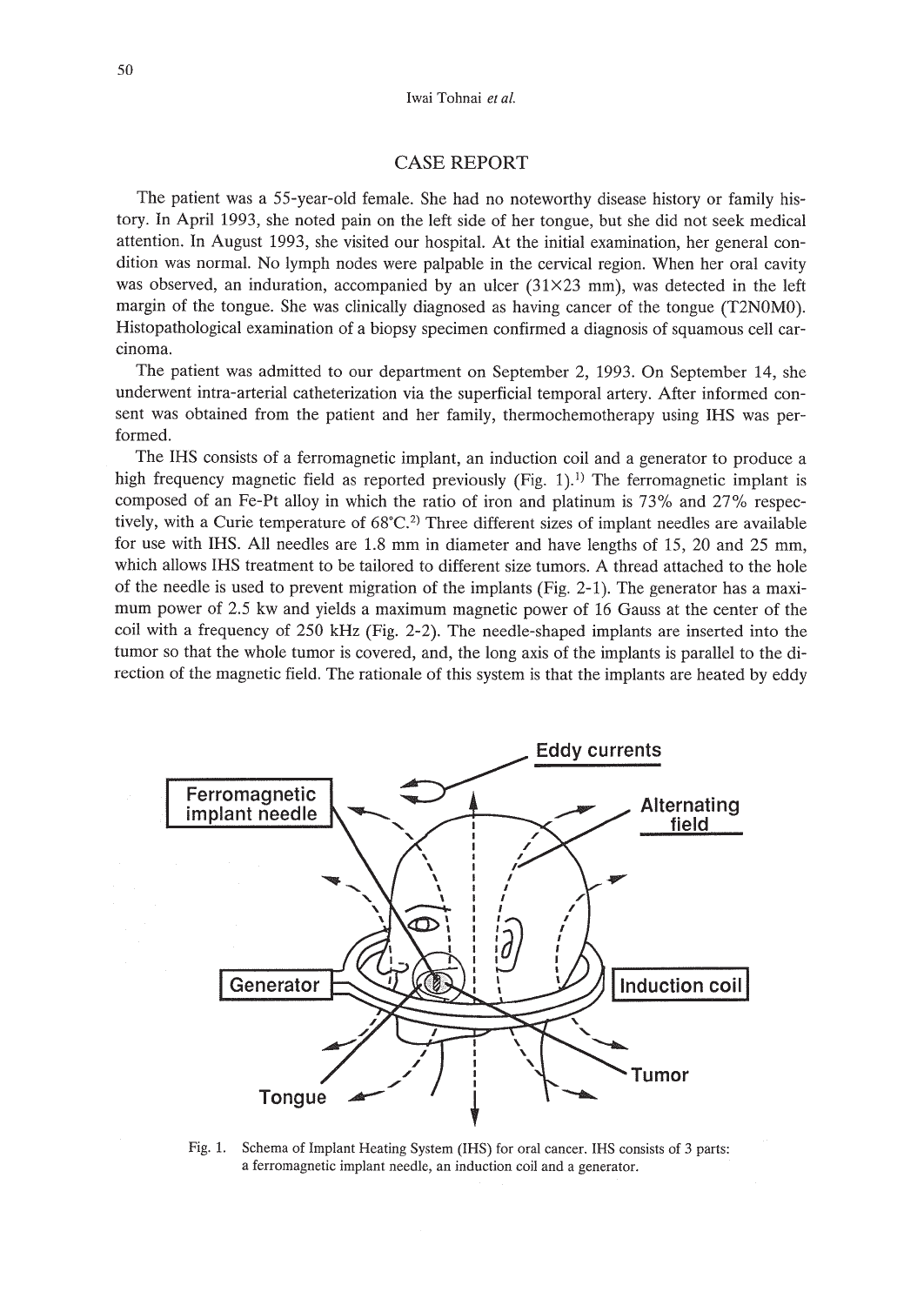



- 2-1: Three different sizes of implants are available for different tumor sizes.
- 2-2: IHS in clinical use, consisting of a sliding table with an induction coil (30 cm in diameter) and a generator to produce a high frequency magnetic field.
- 

current provided by the high frequency magnetic field and the whole tumor is heated by heat conduction from the implants.

The patient received 2 courses of chemotherapy which consisted of intra-arterial infusion of 100 mg of CDDP in 5 continuous days followed by 25 mg of PEP for 5 days via the superficial temporal artery. The patient also received 2 courses of the hyperthermia for 45 minutes each, each course of which occurred in tandem with a chemotherapy course as shown in Fig. 3. This treatment was initiated after obtaining informed consent from the patient and her family.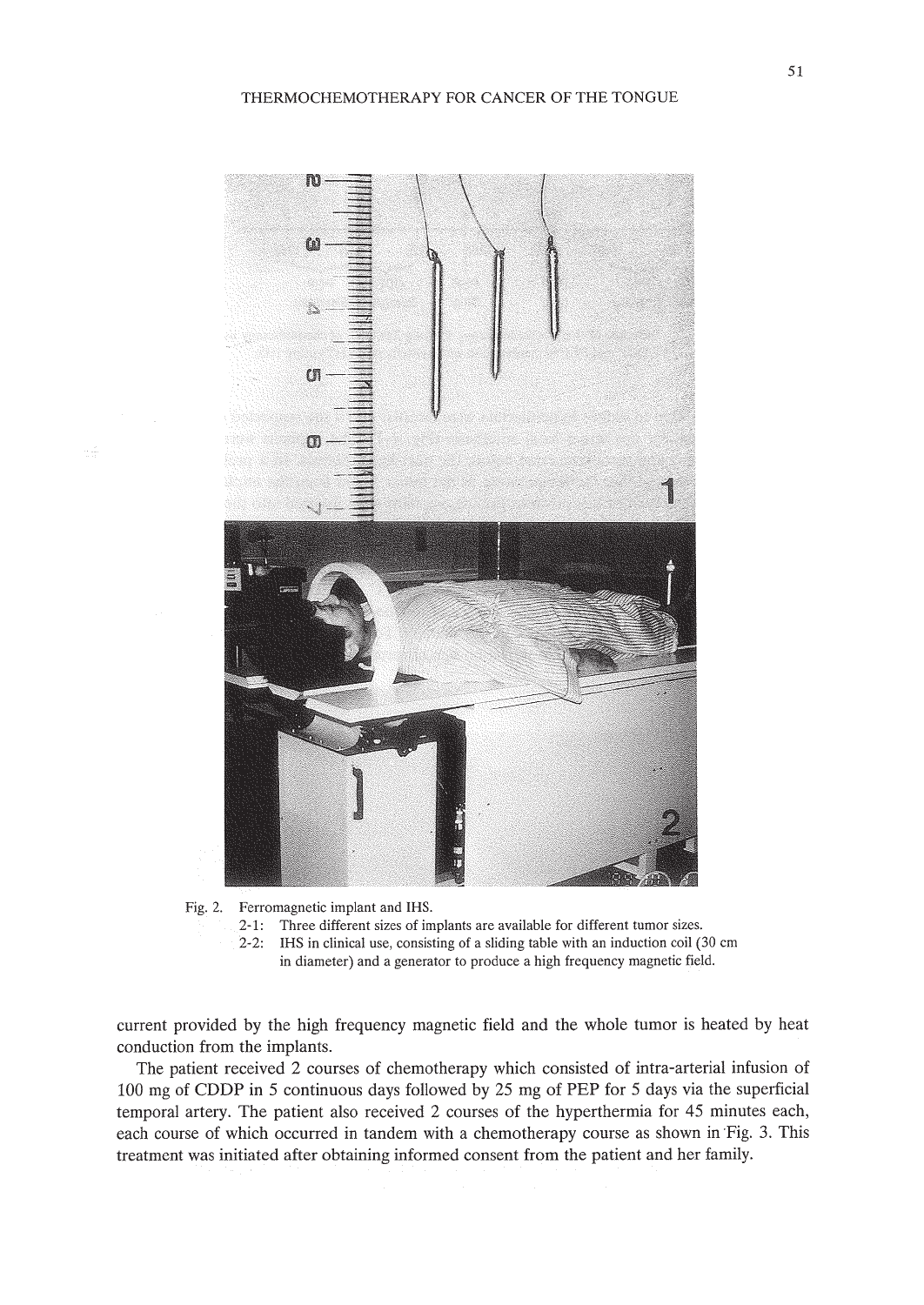Iwai Tohnai *et at.*



Fig. 3. Schedule of thermochemotherapy showing 2 courses of chemotherapy using CDDP and PEP in combination with hyperthermia (HT) using IHS.

The implants used to induce hyperthermia were inserted into a site suspected of being tumorous which the patient was under local anesthesia (Fig. 4-1). The implants were removed after each hyperthermia and were reinserted before the next hyperthermia. In a preliminary experiment, it was confirmed that the temperature of the tumor 5 mm from the implant had risen to about  $43^{\circ}$ C. On the basis of this previous finding, implants were inserted into the tumor at intervals of 10 mm (Fig. 4-2). The temperatures of each implant and the tumor were measured during hyperthermia using thermocouples (copper-constantan: Bailley Inc.). The temperature of the implants remained constant at  $60-61^{\circ}$ C, and the temperature of the tumor 5 mm from the implants remained constant between  $42.5^{\circ}$ C and about  $43^{\circ}$ C (Fig. 5). On macroscopic examination, necrosis was found on the lateral surface of the tongue 2 days after the first hyperthermia (Fig. 4-3). The patient showed CR to this therapy. To date, 1.5 years after completion of thermochemotherapy, the patient has shown no sign of recurrence (Fig. 4-4).



Fig. 4. Macroscopic changes in this patient.

- 4-1: Cancer of the tongues (T2NOMO) before treatment.
- 4-2: Position of implants in the tumor (5 implants were inserted into the tumor).
- 4-3: Necrosis is found at the surface of the tongue 2 days after the first hyperthermia.
- 4-4: 1.5 years after treatment (no signs of recurrence).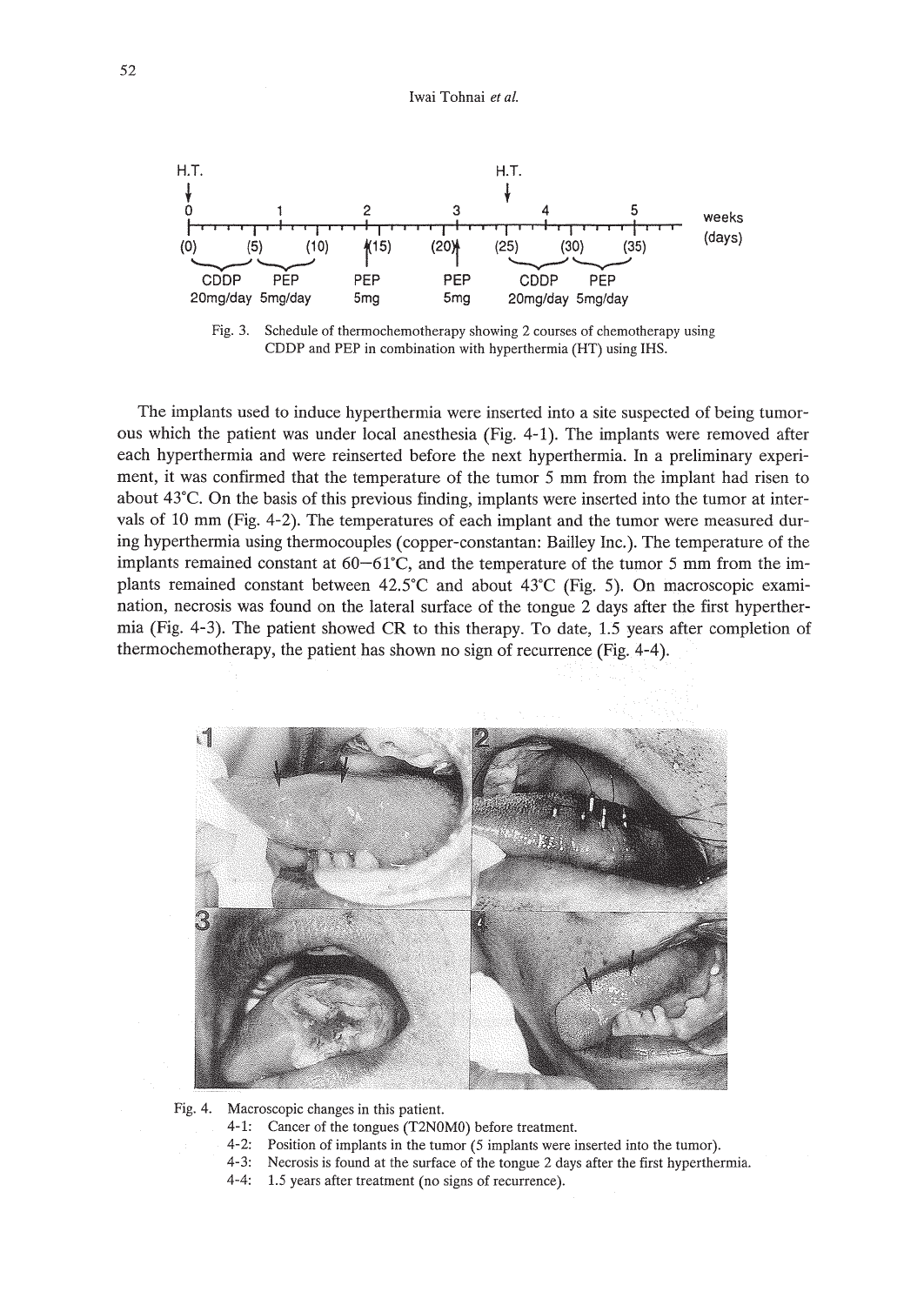

Fig. 5. Thermal distribution around the implant.

### DISCUSSION

Hyperthermia, induced by microwave or radiofrequency induction heating, has been used to treat malignant tumors of the head and neck.<sup>5-7)</sup> However reports of such treatment deal mostly with metastases of lymph nodes and not with primary lesions because of the difficulty of heating oral tumors; due to high mobility and air containing organs.<sup>8)</sup>

Interstitial magnetic induction hyperthermia by IHS used in our study makes possible selective heating of the tumor. Kobayashi et al.<sup>1,3)</sup> initially reported favorable IHS therapeutic results with experimental and clinical brain tumors. It has also been found that IHS therapy brought about favorable anti-tumor effects in an experiment involving a VX-7 tongue tumor in a rabbit.<sup>9)</sup> In 8 patients with oral cancer (T1 and T2), where surgery was carried out after thermochemotherapy using IHS, postoperative pathological examination revealed the complete disappearance of tumor cells.4) On the basis of these findings, we anticipated that this therapy would be effective for Tl and T2 cancers of the oral cavity, even when used without surgery and radiotherapy.

Our IHS uses a ferromagnetic implant made of a Fe-Pt alloy (Fe: 73%, Pt: 27%) with a low Curie temperature  $(68^{\circ}C)^{2}$  Curie temperature is defined as the temperature at which magnetic material becomes para-magnetic i.e. where there is no eddy current and where no heat is produced. Maintaining an implant temperature less than the Curie temperature prevents excessive heating of the implant during hyperthermia, thus enhancing safety in clinical use.